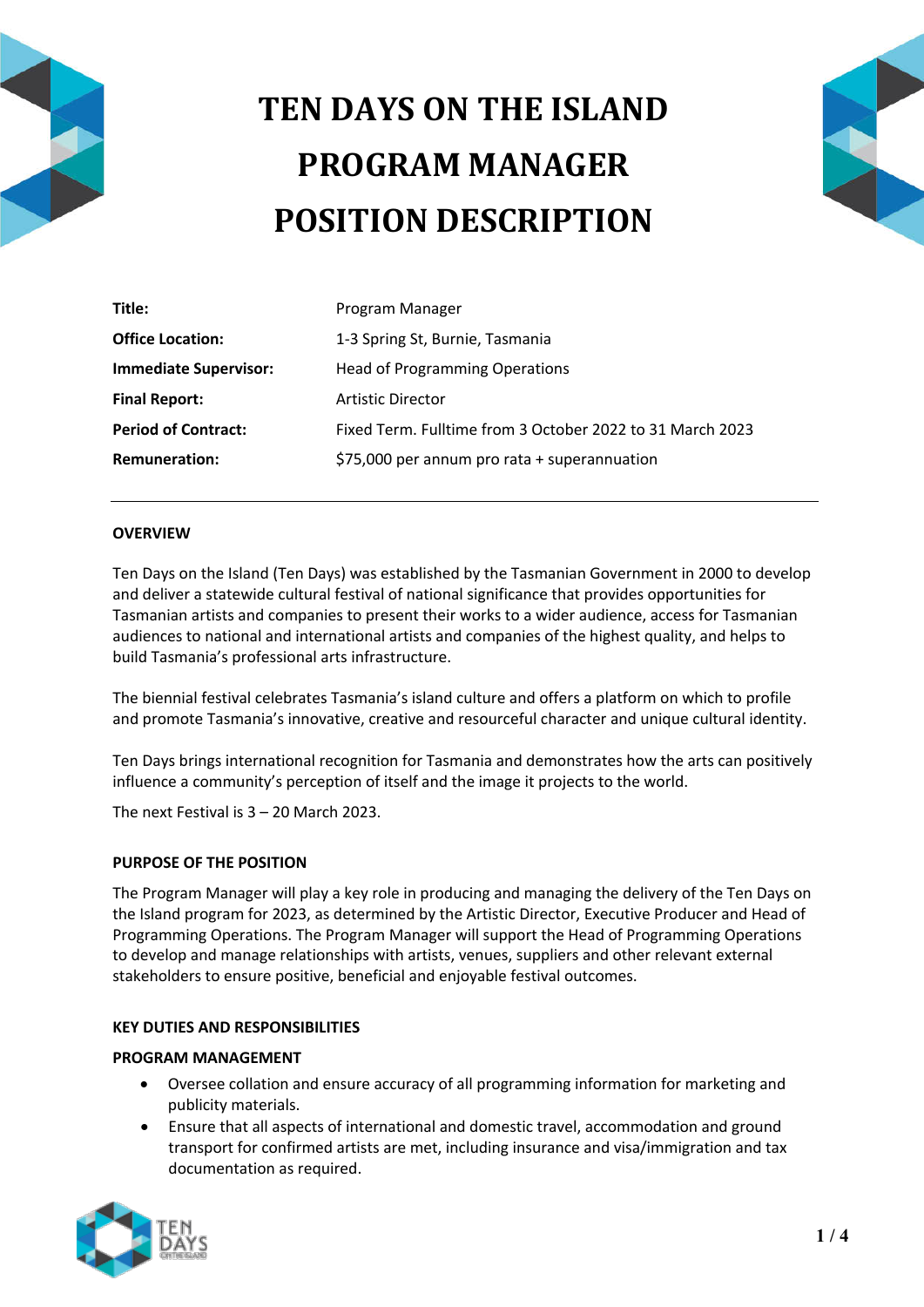- Work with the Head of Production and Head of Programming Operations to prepare and update schedules for companies and artists, venues and other relevant stakeholders as required.
- Prepare, write and submit grant applications and acquittals and undertake the collation of data and statistics for events in consultation with the Head of Programming Operations
- Supervise the Event Coordinators to establish the presentation requirements for prospective artists and companies including scheduling, fees, allowances, merchandise, riders, marketing and publicity, travel and accommodation and ensure all responsibilities are met and covered in regard to tax legislation, industrial relations, royalties and licensing, and contractual obligations.
- Develop programming staff welcome packs and inductions and work with Head of Production to prepare the Tour Pack for event coordinators and artists liaison.
- Ensure all venues have appropriate audience services and amenities including FOH staff, box office, bar, merchandising, signage, parking and accessible services relevant to the project.
- Collate and draft daybills/programs notes from the artists and arts companies and provide draft copy to marketing for design and print.
- Work with the Marketing team to assist with the preparation and delivery of the festival Schools Program, program launches, partner and donor functions, and artist parties.

# **CONTRACTING**

- Work with the Head of Programming Operations to negotiate, issue and coordinate all contracts and/or letters of agreement, including but not limited to Ten Days' presentations, co-presentations, umbrella events and on-sells.
- Ensure the prompt return of signed contracts and processing of payment schedules
- Disseminate all relevant contractual information to key members of staff as required to ensure all Ten Days' artists, co-producers and partners obligations are met.
- Manage APRA, AMCOS, PPCA, OneMusic Australia and other relevant artist and royalty permissions and licensing.

# **FINANCIAL AND STAFF MANAGEMENT**

- Work with the Head of Programming Operations to prepare, develop, maintain and acquit event budgets, in consultation with the Executive Producer.
- Report to the Head of Programming Operations on income and expenditure for individual projects and events and ensure cost efficiencies are maximised.
- Work with the programming team, artist liaison staff, volunteers and interns to prepare, document and deliver detailed project/event plans in accordance with approved budgets that incorporate clear and realistic delivery timelines.

# **COMMUNICATION**

- Liaise and work collaboratively with all Festival departments, staff members and volunteers to carry out the role and ensure open and clear communication channels are maintained for sharing information across all departments.
- Develop and maintain effective relationships with artists, agents, companies, arts festivals and organisations, and other relevant external agencies for the implementation of the Festival program and other events.
- Participate in regular Ten Days' staff and departmental meetings.
- Provide the Head of Programming Operations with a weekly report of developments and activities either in writing or in meeting.

**GENERAL** 

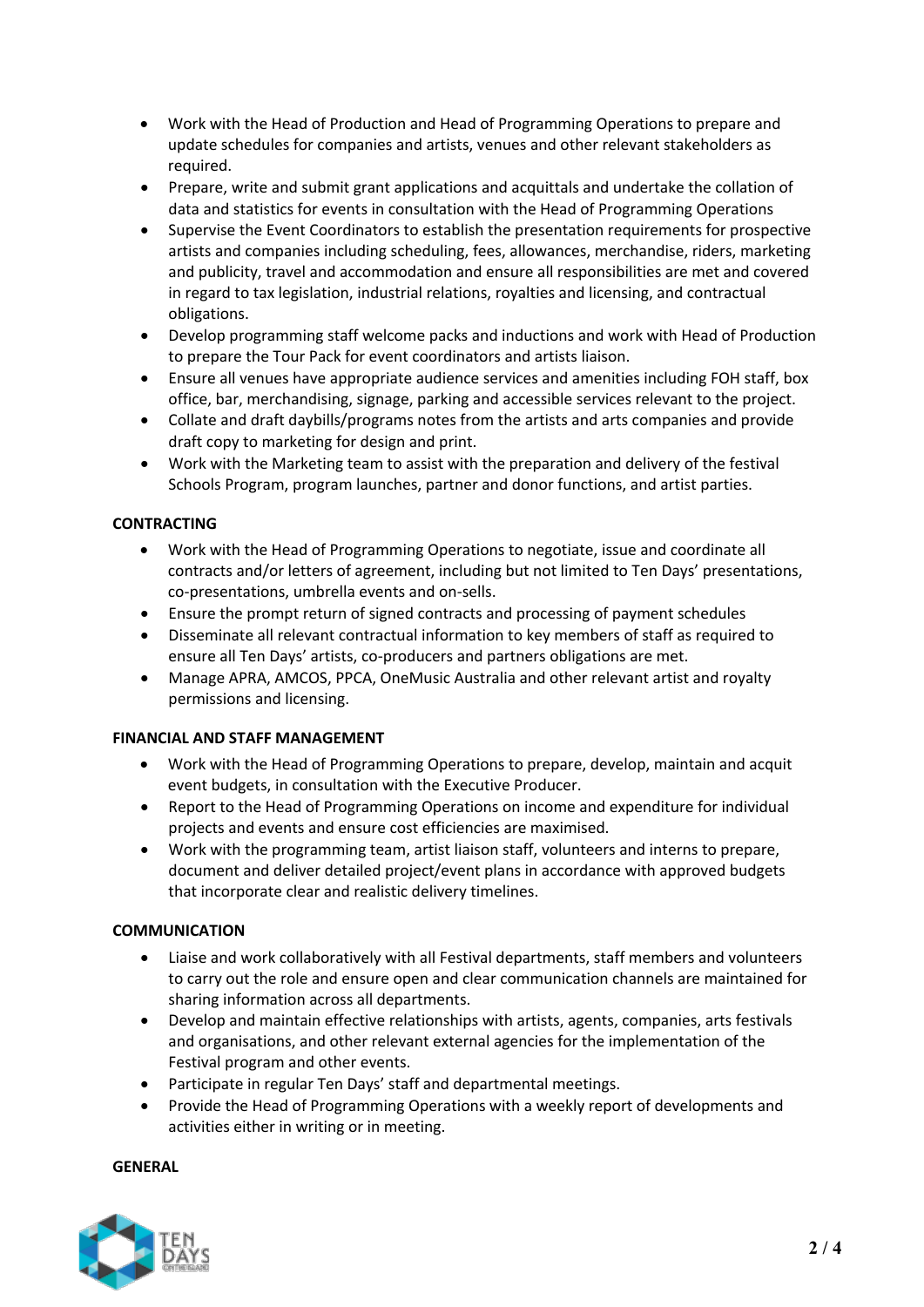- Attend Ten Days' events and functions as required.
- Attend a general Festival debrief post-festival and write a job-specific post-Festival report.
- Collate Festival statistics and data for post-Festival reporting.
- Any other duties as reasonably requested by the Head of Programming Operations.

## **SELECTION CRITERIA**

## **Essential**

- 1. Minimum of three years professional experience in the arts in programming or tertiary qualification in arts management, or an equivalent combination of relevant knowledge, training and experience.
- 2. Excellent interpersonal skills in working with artists and arts companies and strong negotiation skills in dealing with a wide range of stakeholders.
- 3. Exceptional time management skills including the proven ability to effectively prioritise workload and meet tight deadlines.
- 4. Demonstrated capacity to be flexible, adaptable and implement changes quickly and efficiently.
- 5. Demonstrated experience in developing and managing event budgets and artist contracts.
- 6. Driver's Licence.

## **Desirable**

- 1. Previous organisational experience within an arts festival environment.
- 2. Experience with Database event software.

# **OCCUPATIONAL HEALTH AND SAFETY AND EQUAL EMPLOYMENT OPPORTUNITY**

Ten Days is committed to high standards of performance concerning Occupational Health and Safety and the provision of Equal Employment Opportunity. All employees are expected to participate in maintaining safe working conditions and practices, as well as promoting and upholding the principle of fair and equitable access to employment/promotion, personal development and training and the elimination of workplace harassment and discrimination.

## **WORK CONDITIONS**

This position is based in Burnie, Tasmania. Normal office hours of work will be 9 am to 5 pm with a daily lunch break of one hour; however, there will be times when considerable out-of-hours attendance will be needed. Hours of work will include weekend and on-call response during the lead up to and throughout the 2023 Festival and other Ten Days' events.

## **TIME OFF IN LIEU**

Ten Days has a Time Off In Lieu (TOIL) policy for full-time PAYG staff members of six months duration or longer. TOIL policy details will be found in your contract of employment along with the process of accruing and using TOIL. The full TOIL policy will be made available to you as requested.

## **ANNUAL AND PERSONAL LEAVE**

Subject to the terms and conditions of the employment contract, the Employee will be entitled to

- holiday leave accrued pro rata at the rate of four weeks for every 52 weeks worked. No leave loading will be paid.
- personal leave of 10 days per annum (pro rata). No payment is made for unused personal leave during the contracted period.